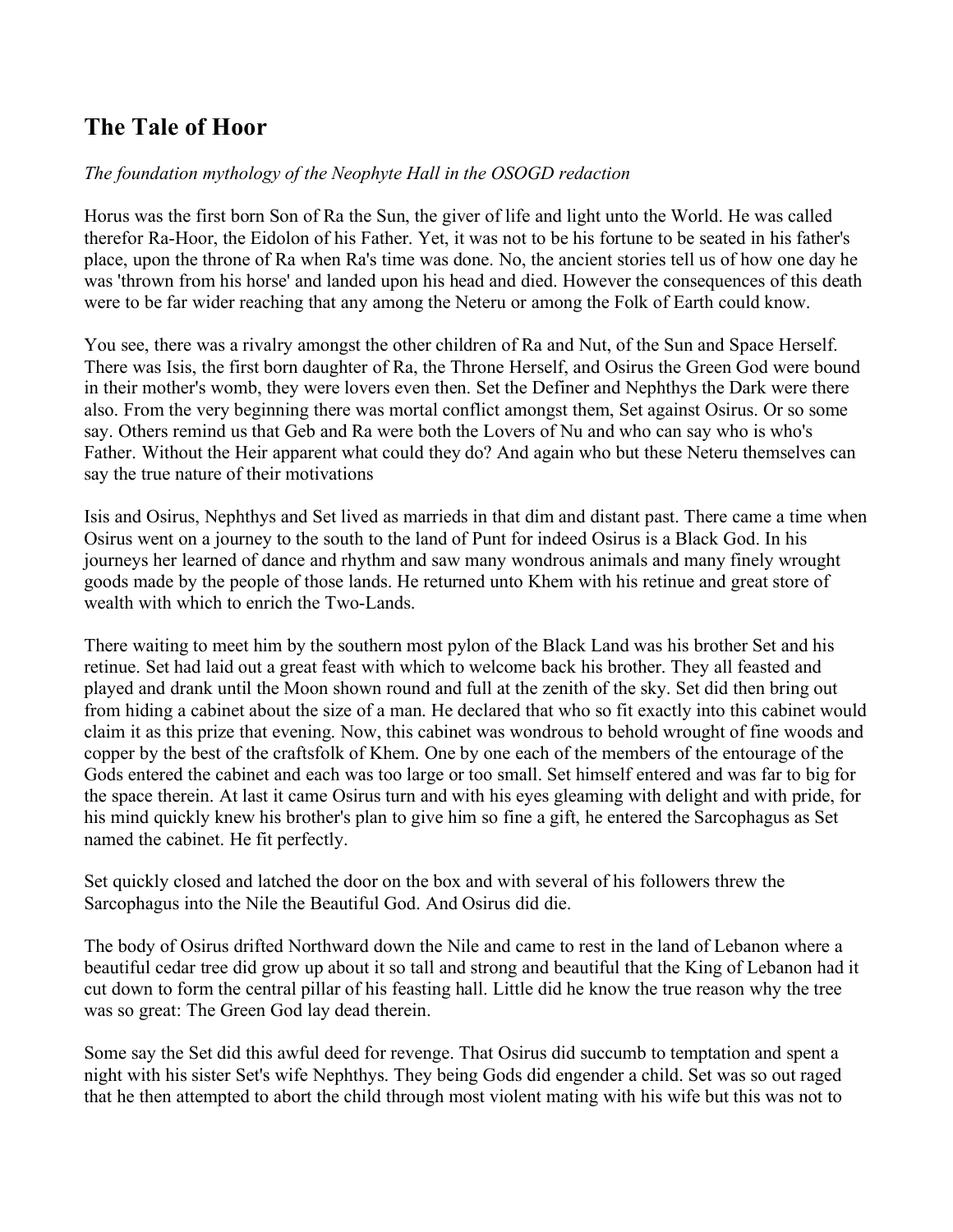be. Instead the vigorous proddings of the shaft of Set did deform the head of the boy that he did have the face of the Jackal. When he was born he was exposed by Set in His desert to die but Isis, although angered by the betrayal of her husband could not leave this product of her husband's loins to die. Thus did she take in the Jackal headed one and rear him as her child and named him Anubis. Great were his powers of scent and hearing, so much so that the Great Enchantrix herself gave him the title Opuat, Opener-of-the- Way. He became her watch dog and blood hound and was to aid her in many ways in the days to come, but those stories are not this one

Some say this story is a lie.

When Isis did discover the deed of Set, she and Anubis searched wide in the world to find the corpse of her husband with hopes of resurrecting him. With the help of Anubis and many great adventures to be told in another tale, She did find her mate in the pillar of the Hall of the King of Lebanon. She posed as a nurse maid in service to the Queen of Lebanon to aid her with the sickly child she had born. Isis bided her time until she could be alone in the feasting hall and rescue her Husband.

One night when the Moon was dark and the whole world was quiet, She did steal silently into the Feasting Hall. Using her great craft she cracked open the shell of the Great Cedar and released the Sarcophagus of Set which held the body of Osirus. She loosed the pins that held fast the door and swung it open. With in she beheld the face of her Brother, Her lover, Her Husband, the Green God, indeed now truly Green of Flesh.

She wailed in sorrow so piercingly that the son of the King died of fright and the Great Cedar did crack further and the very roof did threaten to collapse.

Shedding Her enchantment disguise of a nurse maid she swept her wings about the body of Osirus and lifting her skirts she entered his coffin to kneel over his body.

So great, so profound is the Beauty of Isis the Divine that even in death did the Phallus of Osirus attend to her call. She mounted him and danced the bitter sweet dance of mourning until the Great God did come forth into Her. Then she gathered up His Body, box and the boy Anubis and fled back to Khem, the roof the the Feasting Hall of the King of Lebanon collapsing behind them.

It was at the very moment that Osirus did come forth in to Isis the Divine that Ra-Hoor, the Elder Horus was 'thrown form his Horse' and died. It was He that now dwelt within the Womb of Isis.

When Set heard that Isis was to attempt to revive Osirus he set our to hunt her and destroy the body of Osirus. The tale of their adventures is for another day but when Isis fled she had to leave behind the infant Horus. She bundled him is swaddling clothes and lay him in a basket in the bull rushes in the Nile where the crocodiles would not find him.

A Great Lotus grew up around the basket and sheltered the child from all climate and manner of disturbance. He sat therein suckling upon his finger. He was Hoor-Paar-Khraat, the Babe in the Lotus. Om Mani Padhme Hum.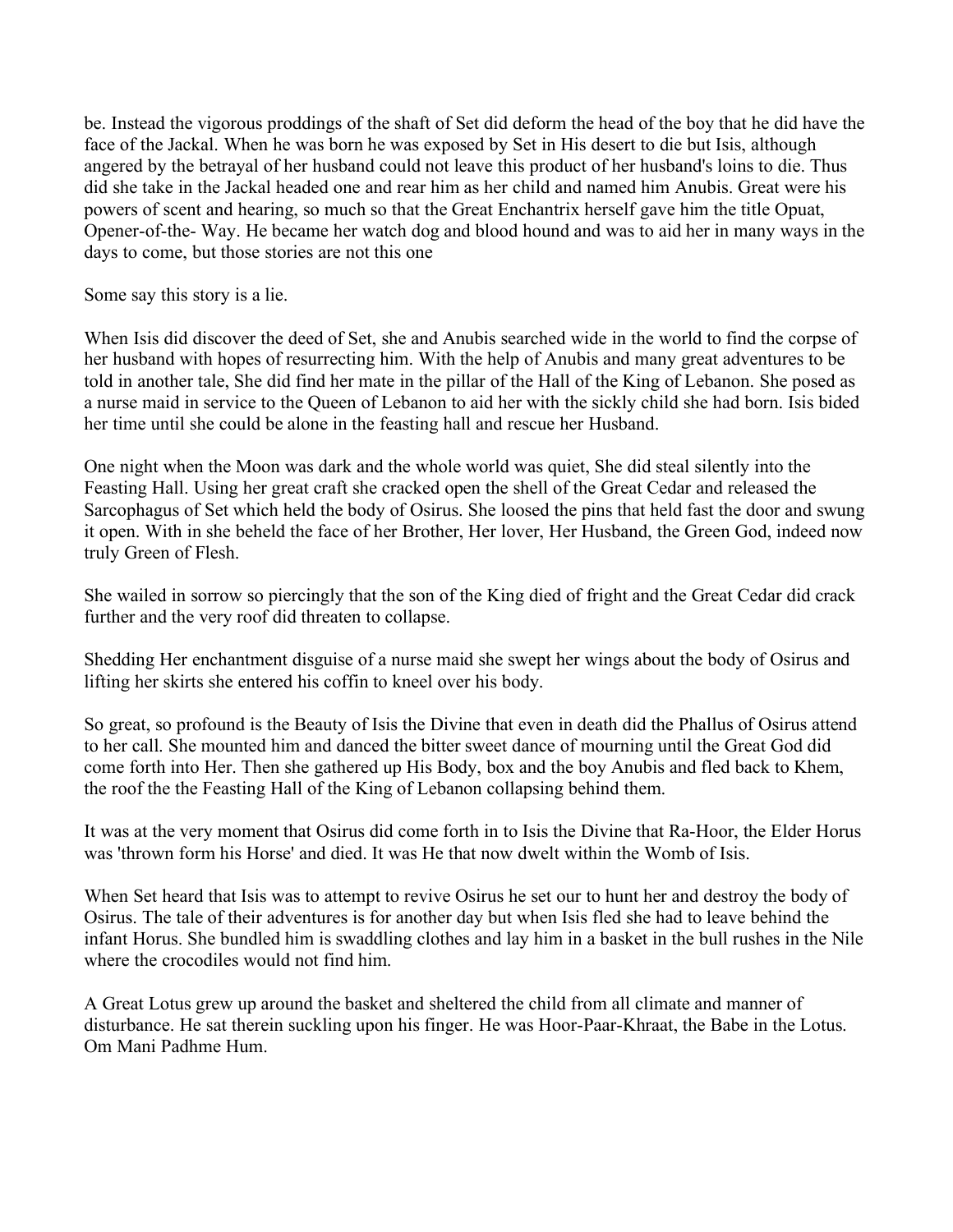One day, seeing the radiance of the boy's corona Sobek the Great Crocodile of the Nile the Beautiful God and being unafraid of the bullrushes as were ordinary crocodiles, He entered in to where the Boy was seated upon the Lotus. Small and beautiful Sobek decided Horus was good to eat and swam forward to gobble the child up.

Just before the Great Jaws of Sobek could clamp down upon his body the little infant jumped up and landed upon the back of the mighty Crocodile. He jumped up and down and beat upon the hard skin of Sobek with his tiny fists until huge wounds were torn in Sobek's flesh.

"Who are you, tiny child that you can harm me I who am Sobek the Great Crocodile of the Nile? Who is your mother, who is your father that you can do this to me?"

"I do not know," said the boy, But I have defeated you. Yield or I will destroy you-who would be my destroyer!" And the Crocodile of the Nile was abased before him.

Sobek swam to the shore where the boy climbed off and when in search of his Mother and Father.

Horus's Mother found him as she came back to the Nile and told him of her flight from Set and his Father's fate. The boy was enraged and vowed to avenge his Father. He grew in strength and battle prowess studying naught else in his will to destroy his Father's destroyer.

He then did seek out Set and engaged him in mortal combat. Some tales say that the battle raged for days and He defeated Set, others that Horus won but his Mother Au-Set released his captive and paid a hideous price for it. But the tale I know says that they fought and fought but Horus never could quite win. Set would always escape to fight another day.

Exhausted from battle and wandering by the Nile far from any other folk, Set having escaped vengeance yet again, Horus came upon Ibis Headed Tehuti who was waiting for him.

Tall and thin as a reed, lightly built and frail to the eye, Tahuti appeared to be easy game for Horus to vent his frustration upon. Horus lashed out upon the Meditating God with sword and spear and hammer fists but the God was never where he struck. Already worn from the day's combat the Young Horus fell in a swoon unable to strike his "easy prey".

"Who are you that no blow can fall upon you? Who are you that your are never where I strike? Who are you that with out ever laying a blow upon me I lay at your feet defeated, I who have never been beaten?"

"I am Thought," said the Ibis Headed One, "Who are you that you would strike such blows against one who meditates by the bank of the Nile?"

"I am Horus the Young," he answered, beginning to sit up to look at this strange god. "I am the Avenger of Osirus my Father and Isis my mother."

"You are wrong." said Tahuti. "Come, I will show you," and they walked into the desert.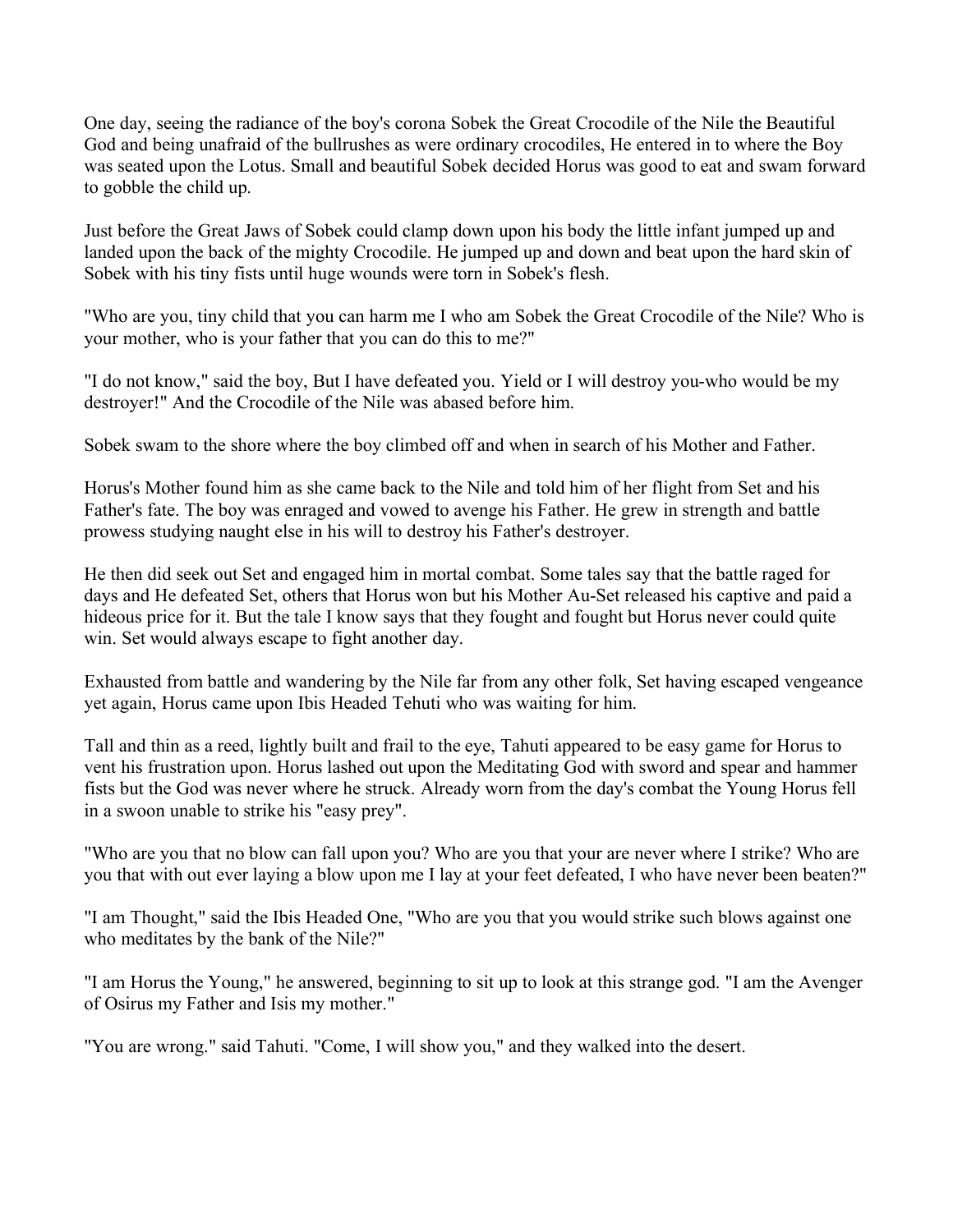Tahuti, Djed-Hu-Te, Tau-Hu-Te, the Mind of God, the Lord of Information, the God of Time, the Dweller in the Abyss, the Meta-Neter took the younger Horus into the Desert and Initiated him there. For thirty one days he instructed Him in the ways of Mind and Magick until Horus did remember his True Nature.

"I am not just the son of Osirus and of Isis, I am the Sun of Ra! I am the Heir to the Throne! Set is my Twin Brother. How can I fight him? How can I not!?"

Look but closely to his name, said Tahuti, master of words, "Set is the Neter of Definition. All that is separate from Atum, the One, is so by virtue of his being. If you, and all else, is to exist, Oh Hero, Set must Be. To destroy Set, you must have the assent of all that is, whether it be Atom or the smallest particle of matter or the faintest whisper of the breeze.

"Abide here awhile for I must go. Rest and ponder what you have learned." Horus the Young, the Avenger of Osirus and Isis, the God of War, sat in meditation gazing at a flower in wonder.

A soft hand lay itself upon his shoulder. He did not start. It soothed his shoulders and troubled brow. Without thought, with his eyes barely open he let it guide him to lay upon the warm earth. Soft warm and fragrant flesh relaxed his own as it undressed him. He was caressed and aroused and passion awoke in him. But not the passion of war and destruction, of vengeance and of killing. A passion as yet unknown to Horus. Gentle hands brought life to his Phallus and a warm and wanting Vulva welcomed it. The joy and pleasure he felt was only exceeded by the realization that upon him lay Isis his Mother.

She stayed with him for thirty-one days, teaching him all the Arts as Tahuti had taught him the Sciences. She awoke him to his Man-hood and Initiated him in the mysteries of Life.

One morning he awoke alone but unafraid. Upon his chest lay a Golden Ankh with thirty-one gems thereon. He remained in the Desert for thirty-one days, one for each of the Colored Gems. He pondered what he would do. He had an Idea.

Horus walked boldly in to the camp of Set unarmed. He had never before been able to find where Set stayed when they were not at battle, but now for some reason it was perfectly obvious.

Surprised his sentries did not warm him, Set leapt for his Spear. He dove at his long time assailant meaning to put and end to his turmoil. Horus simply stepped aside the thrust and Set fell stumbling upon his spear shattering its shaft. Set swung with his sword and Horus ducked agily and the sword shattered against a stone pillar. Set in his frustration threw his shield at horus but again Horus was not there and the shield buried itself into the earth. Set desperately grabbed a drinking cup and threw it at Horus. Horus simply caught it and filled it from a hanging wine sack and offered it back to Set. Set fell down laughing.

"There was a time," Horus said, "when we nursed at the same breast, that we shared the same womb, that we were children together. Now, I remember oh my twin-brother. Let us drink and be at peace oh thou Set the Definer, oh thou Manifester Unto the Light."

"Hail thou Ra-Hoor-Khuit, Illuminated One, now you are ready to be King! I drink to you."